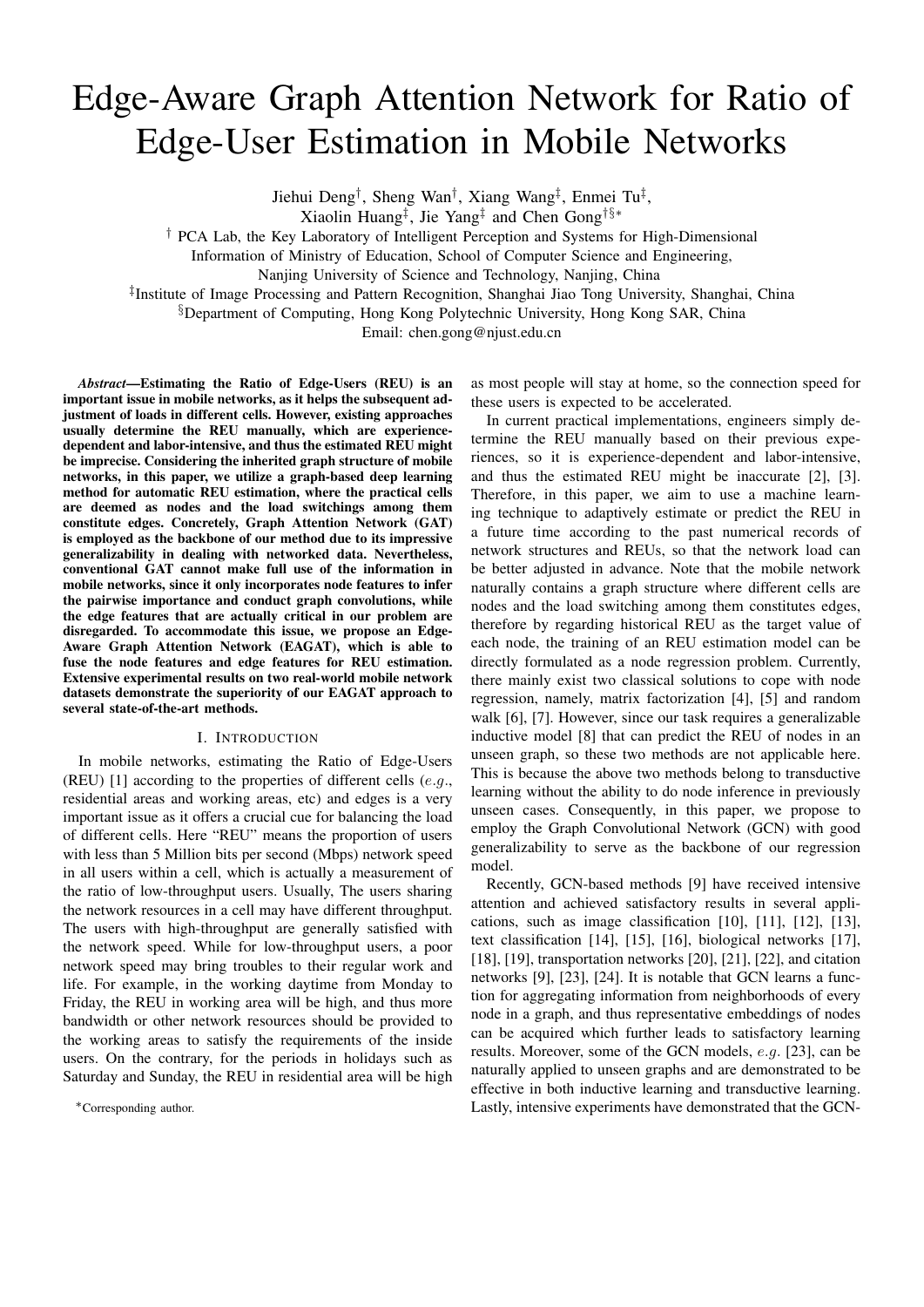based models often outperform the matrix decomposition and random walk-based methods on various tasks [23], [25].

Nevertheless, as mentioned above, the graph edges and their features also play a critical role in determining the REU in mobile networks. For example, Cell Individual Offset (CIO) [26] evaluates the load switching tendency between two cells and is practically verified to be strongly related to the output REU. Unfortunately, this information regarding edge features cannot be directly utilized by conventional GCN. Therefore, based on Graph Attention Network (GAT) [15], this paper proposes an Edge-Aware Graph Attention Network (EAGAT) which fuses the node features and edge features in a principled way. Specifically, the proposed EAGAT employs attention-based architecture to perform node regression. In the training stage, as the value of the CIO is related to the connection between cells, our methodology takes both the node features and the edge features into consideration to compute the attention coefficients between graph nodes, where self-attention strategy is employed at the same time. Since the edge information is additionally incorporated, the learned attention coefficients can be more accurate than those of conventional GAT. After that, feature aggregation is performed according to the refined attention coefficients. Finally, the deviation between the REU output by our network and the expected value is reduced by minimizing their Mean Squared Error (MSE) [27]. In the test stage, we directly apply the welltrained EAGAT model to a new graph and obtain the predicted REU on the nodes of this graph.

In fact, currently, there are some preliminary researches on learning with a graph with edge features. For example, Decagon [18] attempts to learn different sets of parameters for various edge types (e.g., Gastrointestinal bleed and Bradycardia side effect), and uses the learned embeddings to predict the side effect of drug combinations. Edge2vec [19] aims to identify biological entities such as genes, proteins, drugs, diseases problem and learns a transition probability matrix among the edge types with EM algorithm [28]. However, these two methods can only be utilized to process graphs with the edge types representing different relationships between nodes. The work [29] proposes a method named as EGNN, which takes both the node features and edge features as inputs to produce pairwise attention coefficients for neighbor aggregation. However, the edge features here are merely utilized as a binary indication of whether there is a connection between the two nodes. Therefore, existing works cannot adequately deploy the edge features in our case and thus is not suitable for the investigated REU estimation problem.

In summary, this paper has made the following technical contributions:

- In view of the inherited graph structure of mobile networks, we employ a GCN-based framework to fit the mobile network data and estimate REU parameters.
- Inspired by GAT, the node features and the edge features are encouraged to work collaboratively for learning the refined pairwise importance among graph nodes.

• Extensive experimental results on two real-world mobile network datasets demonstrate the effectiveness of our EAGAT method.

# **II. RELATED WORK**

In recent years, there has been increasing interest in extending convolution to graph structures. Here, we review some representative works on GCN in this section. As introduced in [30] and [31], the advanced works in this area can be categorized as spectral-based methods and spatial-based methods, respectively.

# A. Spectral-Based Graph Convolution

The first notable spectral-based GCN was developed by Bruna et al. [32], where the convolution operation is defined in the Fourier domain by computing the eigen-decomposition of the graph Laplacian [33], [34], [35]. This operation can also be expressed as a signal x filtered by  $g_{\theta} = diag(\theta)$  parameterized by  $\theta$  in the Fourier domain, namely

$$
g_{\theta} \star x = \mathbf{U} g_{\theta} \mathbf{U}^{\top} x, \tag{1}
$$

where U is the matrix composed of the eigenvectors of the normalized graph Laplacian  $\mathbf{L} = \mathbf{I} - \mathbf{D}^{-1/2} \mathbf{A} \mathbf{D}^{-1/2} = \mathbf{U} \mathbf{\Lambda} \mathbf{U}^{\top}$ . Here  $D$  is the degree matrix,  $I$  denotes the identity matrix,  $A$ denotes the adjacency matrix of the graph, and  $\Lambda$  is a diagonal matrix of which the diagonal elements are the eigenvalues of L. Henaff et al. [36] employ a parameterization with smooth coefficients which aims to make the spectral filters spatially localized. Then, Defferrard et al. [37] propose to utilize Chebyshev polynomials and its approximate evaluation scheme to reduce the computational cost, which leads to the localized filtering. Recently, Kipf et al. [9] simplify the previous methods by showing the first-order approximation to the Chebyshev polynomials as the graph filter spectrum, which greatly restrains the number of parameters and alleviates the over-fitting problem. Although the spectral-based methods are capable of conducting convolution operation on graphs, the learned filters depend on the graph structure. As a result, the model trained under a specific structure usually cannot be directly applied to other unseen graphs [31].

## B. Spatial-Based Graph Convolution

Considering the poor generalization ability of spectral-based models to new graphs, spatial-based models perform graph convolution directly on spatially close nodes. For instance, Duvenaud et al. [38] utilize different weight matrices for nodes with different degrees. Nevertheless, it cannot be applied to large-scale graphs with large node degrees, because many weight matrices need to be learned at each layer, which may lead to the overfitting problem. Atwood *et al.* [14] propose a diffusion-based graph convolutional network which uses transition matrices to define the neighborhoods for nodes when learning weights for each input channel and neighborhood degree. Niepert et al. [39] extract and normalize neighborhoods which contains a fixed number of nodes to address the issue.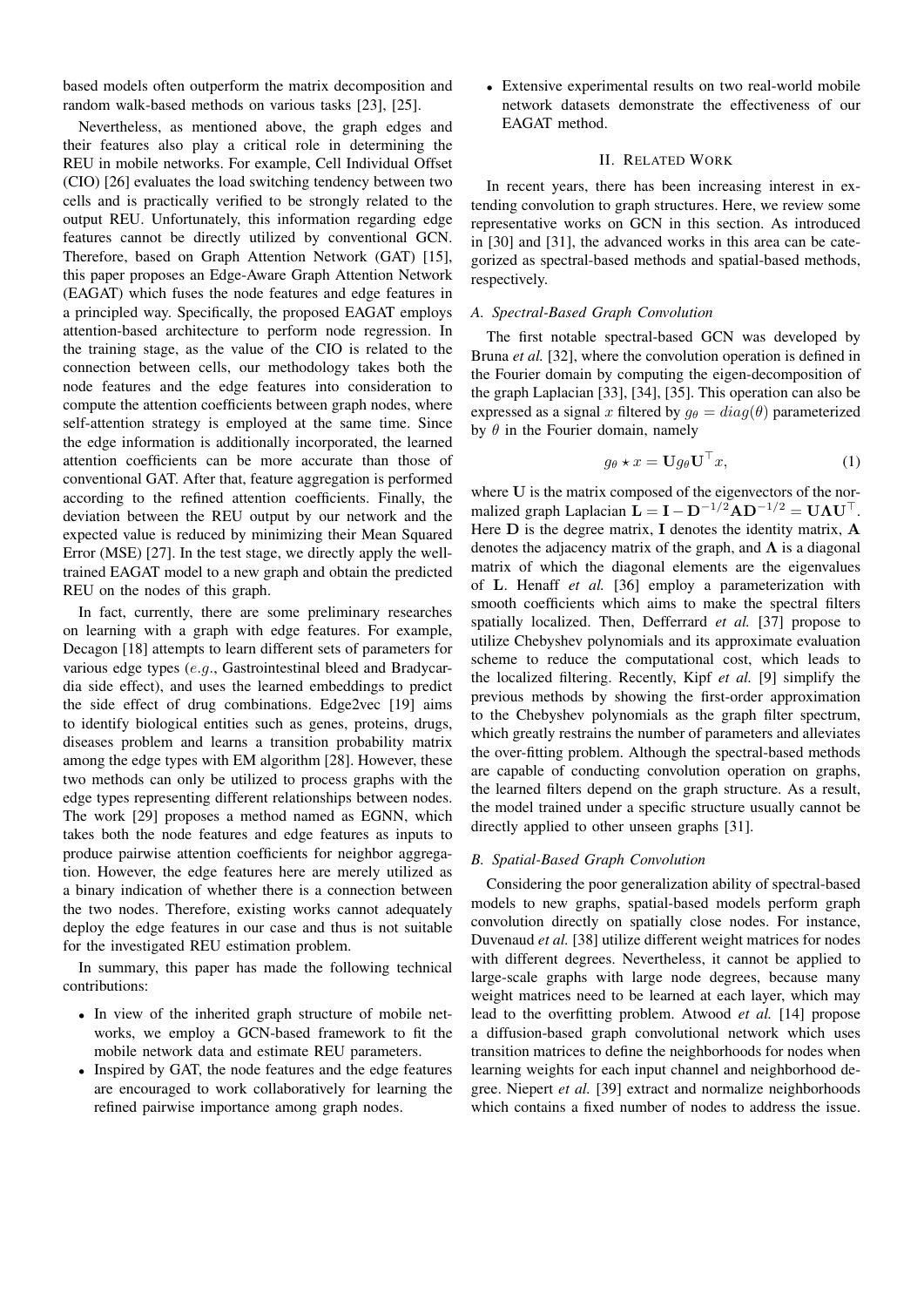

Fig. 1. The training pipeline of our algorithm. (a) presents the input of the network, including the adjacency matrix  $A$  and node features  $H =$  $[\mathbf{h}_1^\top; \mathbf{h}_2^\top; \dots; \mathbf{h}_N^\top]$ , where N is the number of nodes. After that, the weight matrix of a shared linear transformation W is applied to each node; (b) indicates the *l*<sup>th</sup> multi-head attention layer which adopts the hidden representations  $\mathbf{H}^{(l)} = \left| \mathbf{h}_{1}^{(l)} \right|^{\top}, \mathbf{h}_{2}^{(l)} \right|^{\top}, \dots, \mathbf{h}_{N}^{(l)}$ via using a concatenation operation "||", where K represents the number of heads. Here,  $\alpha_{12}$ ,  $\alpha_{13}$ , and  $\alpha_{14}$  represent the learned attention coefficients between node  $\mathbf{h}_1$  and  $\mathbf{h}_2$ ,  $\mathbf{h}_3$ ,  $\mathbf{h}_4$ , respectively. In addition, the red arrow represents the feature aggregation operation; (c) is the output layer to get prediction  $\hat{\mathbf{y}} = [\hat{\mathbf{y}}_1; \hat{\mathbf{y}}_2; \dots; \hat{\mathbf{y}}_N]$  by using an average operation "Avg". Finally, the MSE is used to penalize the average squared differences between the output  $\hat{y}$  and the ground truth value y.

Monti et al. [40] propose a spatial-domain model on the non-Euclidean domain which designs a universe patch operator to integrate the signals within node neighborhoods. Hamilton et al. [23] propose an aggregation-based inductive representation learning model, named GraphSAGE. GraphSAGE generates embeddings by sampling and aggregating features from the local neighborhood of nodes and operates by sampling a fixedsize set of neighbors rather than the full set of neighbors. In addition, Velickovic et al. [15] inject attention mechanism into graph learning, and propose a GAT, which aggregates node information by using an attention mechanism on graph neighborhoods. Although spatial-based methods have addressed the problem of unseen graph, edge features cannot be adequately incorporated by them for representation learning.

### **III. THE PROPOSED METHOD**

This section details our proposed EAGAT model (see Fig. 1). First, we briefly introduce the methodology of GAT consisting of the attention mechanism and the node aggregation process. Next, we detail the proposed EAGAT. Finally, we exhibit the whole procedure of our proposed algorithm.

#### A. Graph Attention Network

The attention mechanism has been successfully used in many tasks such as machine translation [41], machine reading [42], and so on. Recently, GAT, which performs graph representation learning via using the attention mechanism has also been proposed and obtained satisfactory performance. Considering the merits of attention mechanism in characterizing pairwise importance among graph nodes, we employ GAT as the backbone of our method. In order to measure the importance of various neighbors, the attention coefficients for a node pair  $(i, j)$  can be acquired as

$$
\alpha_{ij} = \frac{\exp(\text{LeakyRelu}(\mathbf{a}^{\top}[\mathbf{W}\mathbf{h}_i||\mathbf{W}\mathbf{h}_j]))}{\sum_{k \in \mathcal{N}_i} \exp(\text{LeakyRelu}(\mathbf{a}^{\top}[\mathbf{W}\mathbf{h}_i||\mathbf{W}\mathbf{h}_k]))},\tag{2}
$$

where  $\alpha_{ij}$  is the attention coefficient between node i and node j,  $\mathcal{N}_i$  represents the neighbors of node i in the graph, and '||' is the concatenation operation. The set of input node features is  $\mathbf{H} = [\mathbf{h}_1^\top; \mathbf{h}_2^\top; \dots; \mathbf{h}_N^\top]$  stacked by  $\mathbf{h}_1^\top, \mathbf{h}_2^\top, \dots, \mathbf{h}_N^\top$  in row, where  $\mathbf{h}_i \in \mathbb{R}^F$ ,  $i = 1, 2, \dots, N$ , N denotes the number of nodes and  $F$  denotes the number of features of each node. Here,  $\mathbf{W} \in \mathbb{R}^{F' \times F}$  indicates the weight matrix of a shared linear transformation which is applied to every node,  $\mathbf{a} \in \mathbb{R}^{2F'}$  is the weight vector of a single-layer feed forward neural network, where  $F'$  represents the dimensionality of the updated features. In Eq. (2),  $\alpha$  is normalized by a softmax function before the LeakyReLU [43] non-linearity operation.

Once obtained, the attention coefficients  $\alpha_{ij}$  can be used to update the feature representations. Then new features  $H' =$  $\left| \mathbf{h}_{1}^{\prime} \right| \mathbf{h}_{2}^{\prime} \left| \dots \mathbf{h}_{N}^{\prime} \right|$  can be obtained by

$$
\mathbf{h}'_i = \sigma \left( \sum_{j \in \mathcal{N}_i} \alpha_{ij} \mathbf{W} \mathbf{h}_j \right) \tag{3}
$$

with a non-linearity  $\sigma$  (namely Exponential Linear Unit (ELU) [44]). Similar to the practice in [41], the multi-head attention is utilized here to incorporate different types of information and stabilize the learning process. To be specific, K independent attention mechanisms are applied to compute the hidden states before a concatenation operation, which results in the following output representations:

$$
\mathbf{h}'_i = \bigsqcup_{k=1}^K \sigma(\sum_{j \in \mathcal{N}_i} \alpha_{ij}^k \mathbf{W}^k \mathbf{h}_j).
$$
 (4)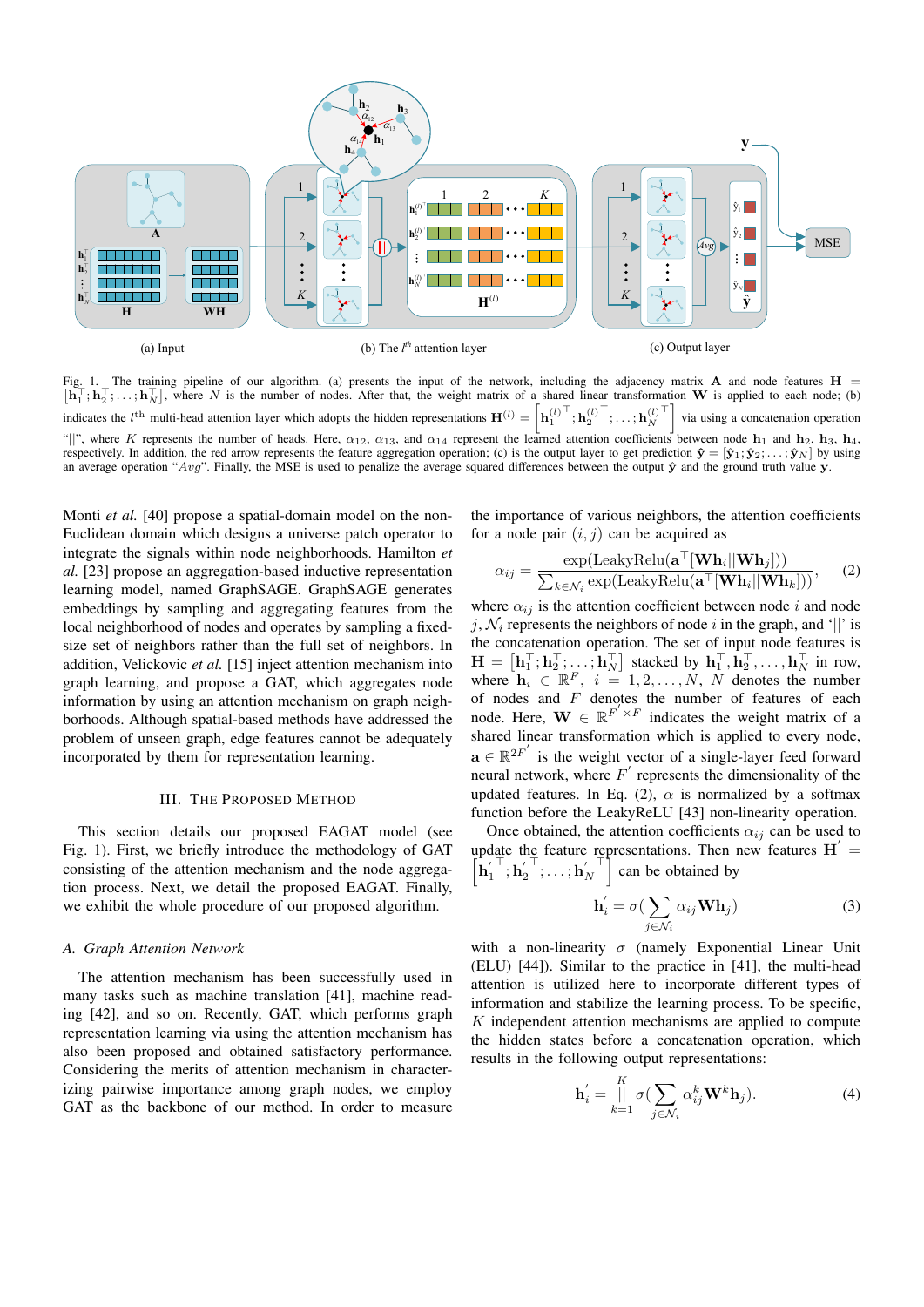

Fig. 2. The process of getting  $\alpha_{ij}$ . The weight matrix **W** is used for feature transformation, by which  $h'_i$  and  $h'_j$  can be obtained. After incorporating the transformed features with the shared attention mechanism  $a$ , which is parameterized by a before applying the non-linearity function, the edge features  $\mathbf{E}_{ij}$  is additionally utilized to generate the attention coefficients  $\mathbf{e}_{ij}$ . Finally, we apply the softmax function to obtain the normalized attention coefficients  $\alpha_{ij}$ .

However, concatenation is no longer sensible when we perform multi-head attention on the node features. To deal with this issue, we employ an averaging strategy to obtain the final prediction:

$$
\mathbf{h}'_i = \sigma(\frac{1}{K} \sum_{k=1}^K \sum_{j \in \mathcal{N}_i} \alpha_{ij}^k \mathbf{W}^k \mathbf{h}_j),
$$
 (5)

where  $\alpha_{ij}^{k}$  is normalized attention coefficient computed by the  $k^{th}$  attention mechanism.

The attention architecture has several interesting advantages: (1) The operation is efficient since computation can be conducted in a parallelizable way across node-neighbor pairs; (2) By assigning arbitrary weights to neighbors, the attention architecture can be applied to graph nodes of different degrees; (3) The attention architecture can be easily applied to predict previously unseen data.

#### **B.** The Proposed EAGAT

Traditional GAT is able to exploit the graph information, including node connectivity and features, to infer the pairwise relationships among graph nodes. However, in some cases where edge features, such as the CIO in the mobile networks, can be accessible, therefore the original form of GAT cannot make full use of the given information. Specifically, in traditional GAT, the attention coefficients are calculated only based on the node features, and thereby disregarding the edge information. To address this deficiency, the proposed EAGAT focuses on incorporating both the edge features and the node features to further improve the representation learning process (see Fig. 2).

Actually, according to the practical experience of engineers, CIO is capable to characterize the relationship between cells. Therefore, based on the conventional GAT, which is able to learn the attention coefficients between cells via exploiting

their features, we regard CIO as the edge feature that can be employed to generate attention coefficients more precisely. To be specific, we denote CIO as  $\mathbf{E} \in \mathbb{R}^{N \times N}$  where each element  $\mathbf{E}_{ij}$  indicates the strength of connection between cell i and cell j. If there is a connection between cell i and cell j, then  $\mathbf{E}_{ij}$  is equal to the value of CIO otherwise zero. After that, analogous to GAT, a weight matrix  $W$  is applied to embed the node features into a suitable subspace. We then perform self-attention mechanism to compute the attention coefficient between node  $i$  and node  $j$  as follows:

$$
\mathbf{e}_{ij} = a(\mathbf{W}\mathbf{h}_i, \mathbf{W}\mathbf{h}_j) \times \mathbf{E}_{ij},
$$
 (6)

where  $a: \mathbb{R}^{F'} \times \mathbb{R}^{F'} \to \mathbb{R}$  is a shared attentional mechanism and  $j \in \mathcal{N}_i$ . Eq. (6) indicates the importance between node  $i$  and node  $j$ , which is determined by both their features and edge features. To make coefficients comparable across different nodes, softmax function is used to normalize them across all choices of  $j$ :

$$
\alpha_{ij} = \text{softmax}_j(\mathbf{e}_{ij}) = \frac{\exp(\mathbf{e}_{ij})}{\sum_{k \in \mathcal{N}_i} \exp(\mathbf{e}_{ik})}.
$$
 (7)

Then the coefficients can be acquired as

$$
\alpha_{ij} = \frac{\exp(\text{LeakyRelu}(\mathbf{a}^{\top}[\mathbf{W}\mathbf{h}_i||\mathbf{W}\mathbf{h}_j]) \times \mathbf{E}_{ij})}{\sum_{k \in \mathcal{N}_i} \exp(\text{LeakyRelu}(\mathbf{a}^{\top}[\mathbf{W}\mathbf{h}_i||\mathbf{W}\mathbf{h}_k]) \times \mathbf{E}_{ik})}.
$$
\n(8)

After that, we construct the adjacency matrix  $\mathbf{A} \in \mathbb{R}^{N \times N}$  as

$$
\mathbf{A}_{ij} = \begin{cases} \alpha_{ij} & \text{if } j \in \mathcal{N}_i \\ 0 & \text{otherwise} \end{cases} . \tag{9}
$$

By stacking the improved graph attention layer, a multi-layer EAGAT can be achieved. The output of the  $l^{\text{th}}$  attention layer can then be obtained by

$$
\mathbf{H}^{(l)} = \sigma(\mathbf{A}^{(l)}\mathbf{H}^{(l-1)}\mathbf{W}^{(l)}),\tag{10}
$$

where  $\mathbf{A}^{(l)}$ ,  $\mathbf{H}^{(l)}$ , and  $\mathbf{W}^{(l)}$  denote adjacency matrix, the output matrix, and the trainable weight matrix of the  $l^{th}$  layer. Note that  $H^{(0)}$  is the input features H,  $A^{(0)}$  indicates the adjacency matrix formed by the initial adjacency relationship. By applying multi-head attention, the output representations can be expressed as

$$
\mathbf{H}^{(l)} = \iint\limits_{k=1}^{K} \sigma(\left[\mathbf{A}^{(l)}\right]^k \mathbf{H}^{(l-1)}\left[\mathbf{W}^{(l)}\right]^k), \tag{11}
$$

where  $\left[\mathbf{A}^{(l)}\right]^k$ ,  $\left[\mathbf{W}^{(l)}\right]^k$  denote the adjacency matrix and the trainable weight matrix in the  $l^{th}$  layer of the  $k^{th}$  attention mechanism. Therefore, final prediction can be formulated as

$$
\hat{\mathbf{y}} = \sigma \left(\frac{1}{K} \sum_{k=1}^{K} \left[ \mathbf{A}^{(L)} \right]^k \mathbf{H}^{(L-1)} \left[ \mathbf{W}^{(L)} \right]^k \right), \tag{12}
$$

where  $L$  denotes the number of layers, and  $\hat{y}$  $[\hat{y}_1, \hat{y}_2, \dots, \hat{y}_N]$  indicates the output vector of EAGAT. The convolution process of EAGAT is summarized in Algorithm 1. In our model, the MSE is adopted to penalize the differences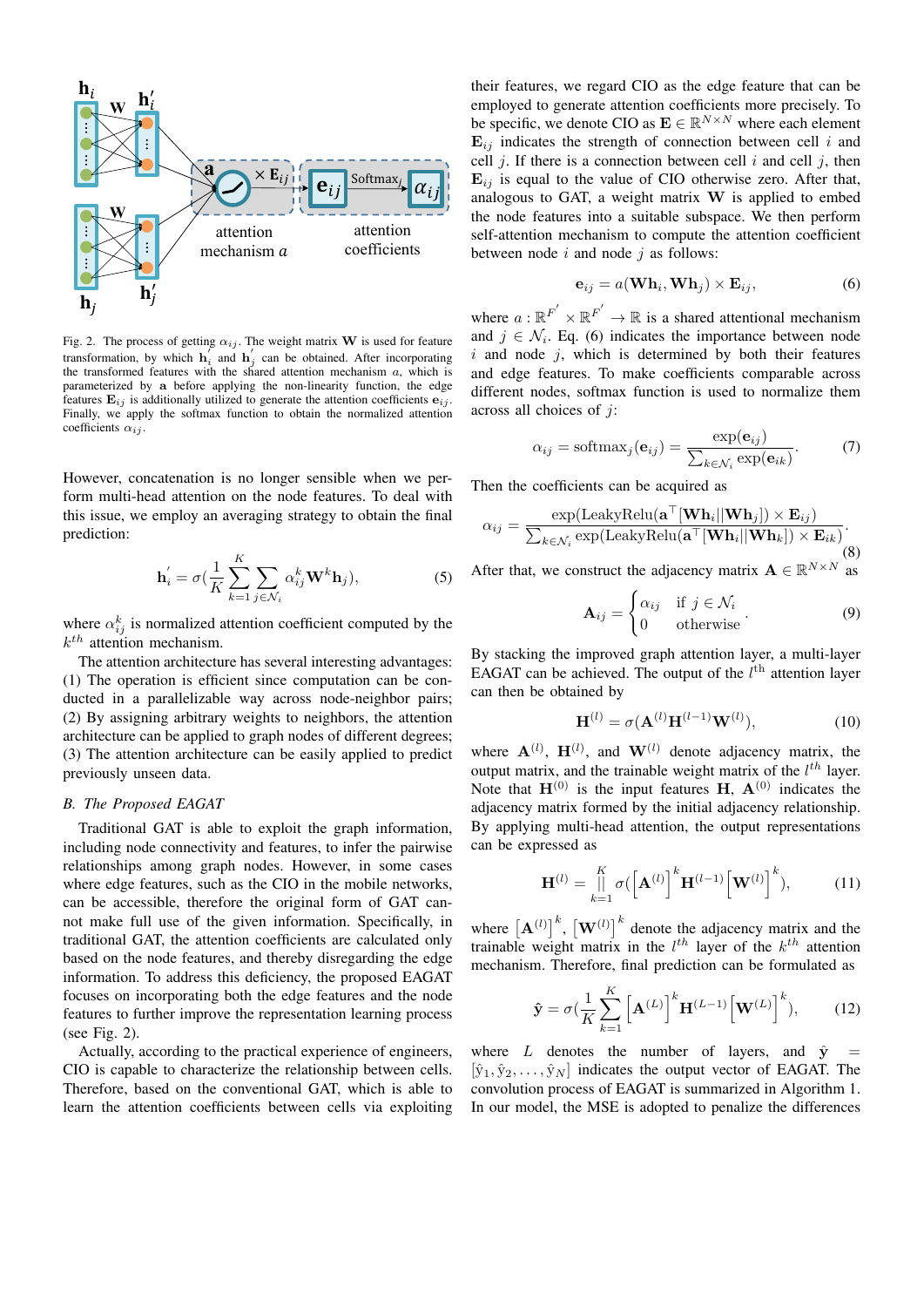Algorithm 1 Edge-Aware Graph Convolution Process of EA-**GAT** 

Input: Input node features H; Input edge features E; Neighborhood  $\mathcal{N}$ ;

1: // Calculate the attention coefficients 2: for  $i = 1, 2, ..., N$  do for  $j = 1, 2, ..., N$  do  $\overline{3}$ : Obtain  $\alpha_{ij}$  according to Eq. (8);  $4:$ Obtain  $A_{ij}$  according to Eq. (9);  $5:$ end for 6:  $7:$  end for 8: // Perform graph convolution for  $l = 1, 2, ..., L - 1$  do 9: Obtain  $H^{(l)}$  according to Eq. (11);  $10:$ 11: end for 12: Calculate the network output according to Eq. (12); **Output:** Network output  $\hat{y}$ .

# **Algorithm 2 Proposed EAGAT for REU Estimating**

**Input**: Input Graph with **H** and **E**; Neighborhood  $\mathcal{N}$ ; number of iterations  $T$ ; learning rate  $\eta$ ; number of graph convolutional layers  $L$ ; number of attention heads  $K$ ;

1: // Train the model

- 2: for  $i = 1, 2, ..., T$  do
- Conduct EAGAT by Algorithm 1;  $\mathcal{F}$
- Calculate the error term according to Eq. (13), and up- $4:$ date the weight matrices  $\mathbf{W}_{(l)}^k (1 \leq l \geq L, 1 \leq k \geq K)$ using full-batch gradient descent;

5: end for

6: Conduct prediction by Algorithm 1;

**Output:** REU prediction for each node in the graph.

between the network outputs and the ground truth values  $\mathbf{y} = [y_1, y_2, \dots, y_N]$ , which constitues the loss function:

$$
\mathcal{L}_{MSE} = \frac{1}{N} \sum_{i=1}^{N} (y_i - \hat{y}_i)^2,
$$
\n(13)

where  $y_i$  represents the ground truth value of the  $i^{th}$  node. Similar to [9], the network parameters here are learned by using full-batch gradient descent, where all nodes are utilized to perform gradient descent in each iteration. After the training process is completed, a new graph can be adopted for prediction based on the well-trained EAGAT model. Specifically, a corresponding adjacency matrix A will be first computed based on the attention coefficients, and then successive graph convolutions can be conducted to obtain the network output  $\hat{y}$ . The implementation details of our proposed method are shown in Algorithm 2.

#### **IV. EXPERIMENTS**

In this section, we conduct exhaustive experiments to evaluate the proposed EAGAT method, and also provide the corresponding algorithm analyses. To be specific, we compare

**TABLE I** CHARACTERISTICS OF TWO MOBILE NETWORK DATASETS.

| <b>Datasets</b> | Mobile_Spring | Mobile Summer |
|-----------------|---------------|---------------|
| # Graphs        | 62            | 65            |
| # Nodes         | 1266          | 1266          |
| # Average Edges | 16677         | 16245         |

EAGAT with other approaches on two real-world mobile network datasets. By following [1], R-squared  $(R^2)$  score [45] is adopted to evaluate the effectiveness of the regression model. Moreover, we demonstrate that the participation of the edge features in our EAGAT is beneficial to obtain improved performance.

#### A. Datasets

In our experiment, we use two datasets which are named Mobile\_Spring and Mobile\_Summer. Both datasets are collected from the base stations of the metropolitan mobile network in different time periods (i.e. spring and summer) in a city of China. We regard each cell as a graph node and determine the adjacency relationship according to whether a switching occurs between the cells. Meanwhile, REU is regarded as the target value of each cell. In addition to these common information, edge features  $(e.g., ClO, etc)$  are provided among the cells. Note that each dataset contains a different number of graphs, where the graphs contain the same number of nodes. The characteristics of these two datasets are summarized in Table I.

#### **B.** Experimental Setup

In our experiment, our algorithms are implemented in Python on the TensorFlow platform [46] with Adam optimizer [47]. We apply a four-layer EAGAT model with the number of attention heads being six. Here, the optimal number of attention heads is selected from the set  $\{2, 4, 6, 8\}$ . During the training phase, we apply an  $L_2$  regularization in order to alleviate the over-fitting problem. Analogous to the GAT model, the ELU [44] is employed as the non-linearity across all layers.

To evaluate the performance of our proposed method, several regression models are used for comparison. Specifically, we employ two classic regression models, i.e., Multi-Layer Perceptron (MLP) [48] and Random Forest (RF) [49], together with two GCN-based methods, i.e., GAT [15] and GraphSAGE [23]. Meanwhile, we also compare the proposed EAGAT with the GCN model that can handle edge features, namely EGNN [29]. The baseline methods are implemented with the parameter setup suggested in their respective literature. Concretely, We use MLP with a single hidden layer containing 64 nodes, where the number of hidden layers is selected from the set  $\{1, 2, 3, 4\}$ . In RF, we set the number of trees in the forest to 100, which is selected from the set  $\{10, 50, 100, 200\}$ , and the maximum depth of the tree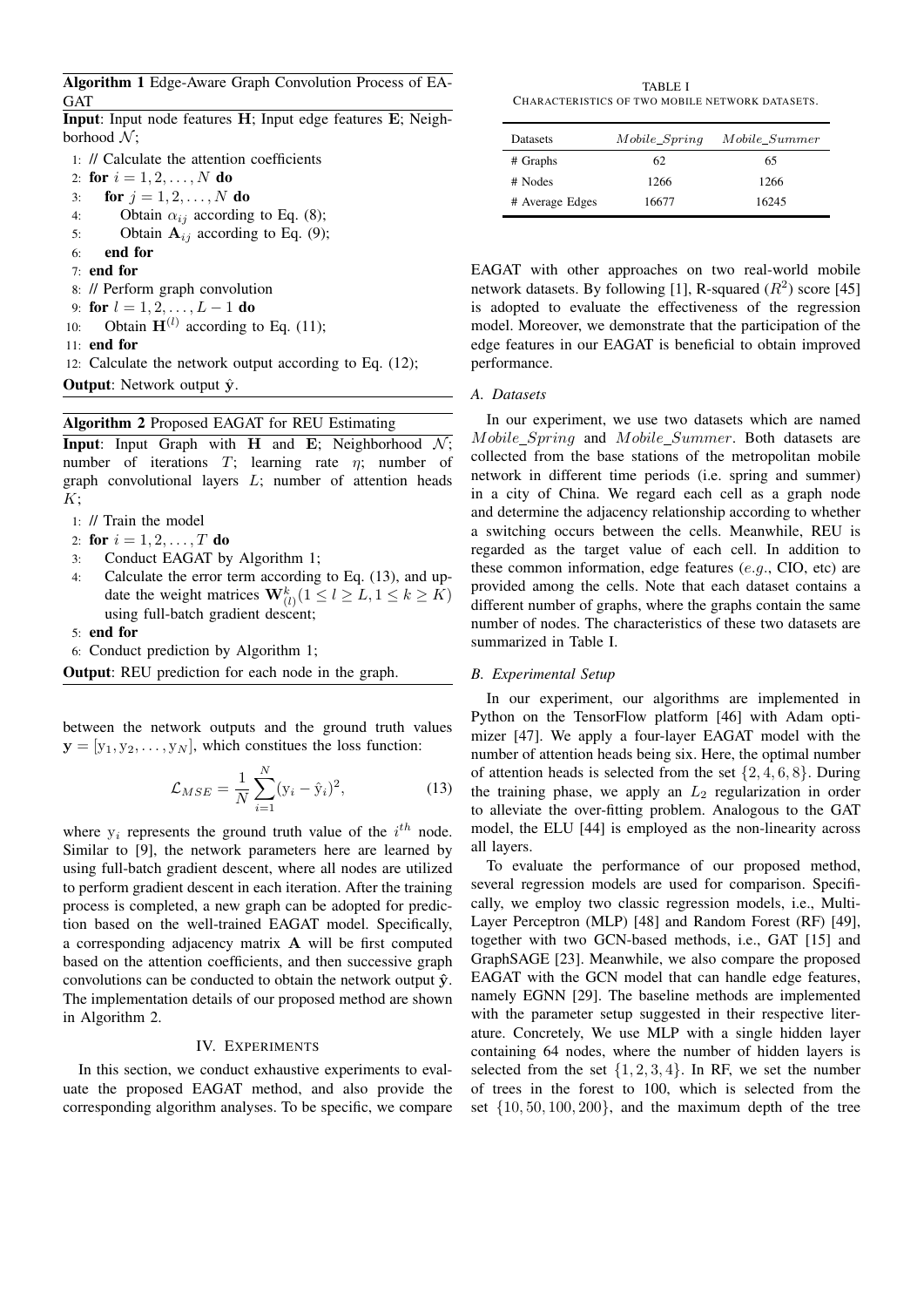is selected from the set  $\{10, 20, 30, 40\}$ . In GraphSAGE, the mean aggregator is used for generating the representation of each node. In EGNN, we employ attention-based EGNN layer. Furthermore, We perform five-fold cross-validation to record the mean  $R^2$  score and standard deviations for all the compared algorithms. Some other explanations for baseline methods are given as follows:

- In MLP and RF, only node features are used as the input while ignoring the graph structure.
- In GAT and GraphSAGE, the structures of the graph are utilized without any edge information.
- In EGNN, we use both the graph structure and the edge features.

## C. Evaluation of Regression Models

For each dataset, the data is split into the training set and the test set respectively. We use the training data to learn the regression model and then test it on the test set. The effectiveness of regression model is measured by the  $R^2$  score. As introduced in [45],  $R^2$  score is a reliable statistical measure to show how close the data points are to the fitted regression curve, and it has been used to evaluate various regression models such as [50], [51]. Specifically, for a graph  $g$ , assume that the ground truth values of the nodes are  $y = [y_1, y_2, \dots, y_n]$ , and the predictions are  $\hat{\mathbf{y}} = [\hat{y}_1, \hat{y}_2, \dots, \hat{y}_n]$ , where *n* is the number of nodes in the graph. The  $R^2$  score for graph q can be express as

$$
R_g^2 = 1 - \sum_{i=1}^n \frac{(y_i - \hat{y}_i)^2}{(y_i - \overline{y})^2},
$$
 (14)

where  $\overline{y} = \frac{1}{n} \sum_i y_i$ . If  $R_g^2 = 1$ , the model can fit the data perfectly; if  $R_g^2 = 0$ , the model becomes just a naive predictor which always predicts by random; if the score is negative, the model is even worse than the naive predictor. We use the average  $R^2$  score as a measure of the effectiveness of the regression models, i.e.,  $\overline{R}^2 = \frac{1}{M} \sum_{g \in G} R_g^2$ , where G is the graph set, and M denotes the number of graphs.

#### D. Regression Results

To show the effectiveness of our proposed EAGAT, here we quantitatively and qualitatively evaluate the regression performance by comparing EAGAT with the aforementioned baseline methods.

The quantitative results obtained by different methods on the two mobile network datasets are summarized in Table II, where the highest value in each dataset is highlighted in bold. We observe that the classic methods including MLP and RF achieve relatively low accuracy, which is due to the reason that they can only utilize the features of nodes, so the graph structure cannot be captured. By contrast, GCN-based methods such as GAT and GraphSAGE are capable of integrating the information of graph structure, so they can yield better performance than MLP and RF. The EGNN algorithm, which combines graph structure and edge information, ranks in second place. This implies that the edge features are quite useful

**TABLE II**  $R^2$  SCORE (MEAN  $\pm$  STD) OF EVERY COMPARED APPROACH ON THE ADOPTED DATASETS.

| Model            | $Mobile\_Spring$ | Mobile Summer   |
|------------------|------------------|-----------------|
| MLP [48]         | $0.602 + 0.007$  | $0.614 + 0.006$ |
| RF [49]          | $0.610 + 0.008$  | $0.618 + 0.007$ |
| GraphSAGE [23]   | $0.702 + 0.010$  | $0.712 + 0.011$ |
| GAT [15]         | $0.721 + 0.007$  | $0.734 + 0.013$ |
| <b>EGNN [29]</b> | $0.733 + 0.008$  | $0.745 + 0.009$ |
| <b>EAGAT</b>     | $0.880 + 0.010$  | $0.891 + 0.008$ |



Fig. 3. The convergence curves of the model on two mobile network datasets during the training process.

to enhance regression performance. Furthermore, we observe that the proposed EAGAT achieves the top-level performance among all the methods, and the standard deviations are also very small, which reflects that the proposed EAGAT is more effective and stable than the compared methods in our REU estimation problem.

The convergence curves of our model on two mobile network datasets during the training process are shown in Fig. 3, and one can observe that the proposed EAGAT actually can converge after about 100 iterations, which demonstrates the efficiency of our model. We also compare distributions of the REU outputs of our model with the ground truth values on the two mobile network datasets. The results are given in Fig. 4, which demonstrates that the distribution of our outputs is close to that of the ground truth values, thus again reflecting the effectiveness of our model.

#### E. Ablation Study

The superiority of the proposed EAGAT approach has been verified by the experimental results presented above. In this section, we conduct an ablation study to further demonstrate the effectiveness of EAGAT. Different from conventional GAT which only incorporates node features to implement the self-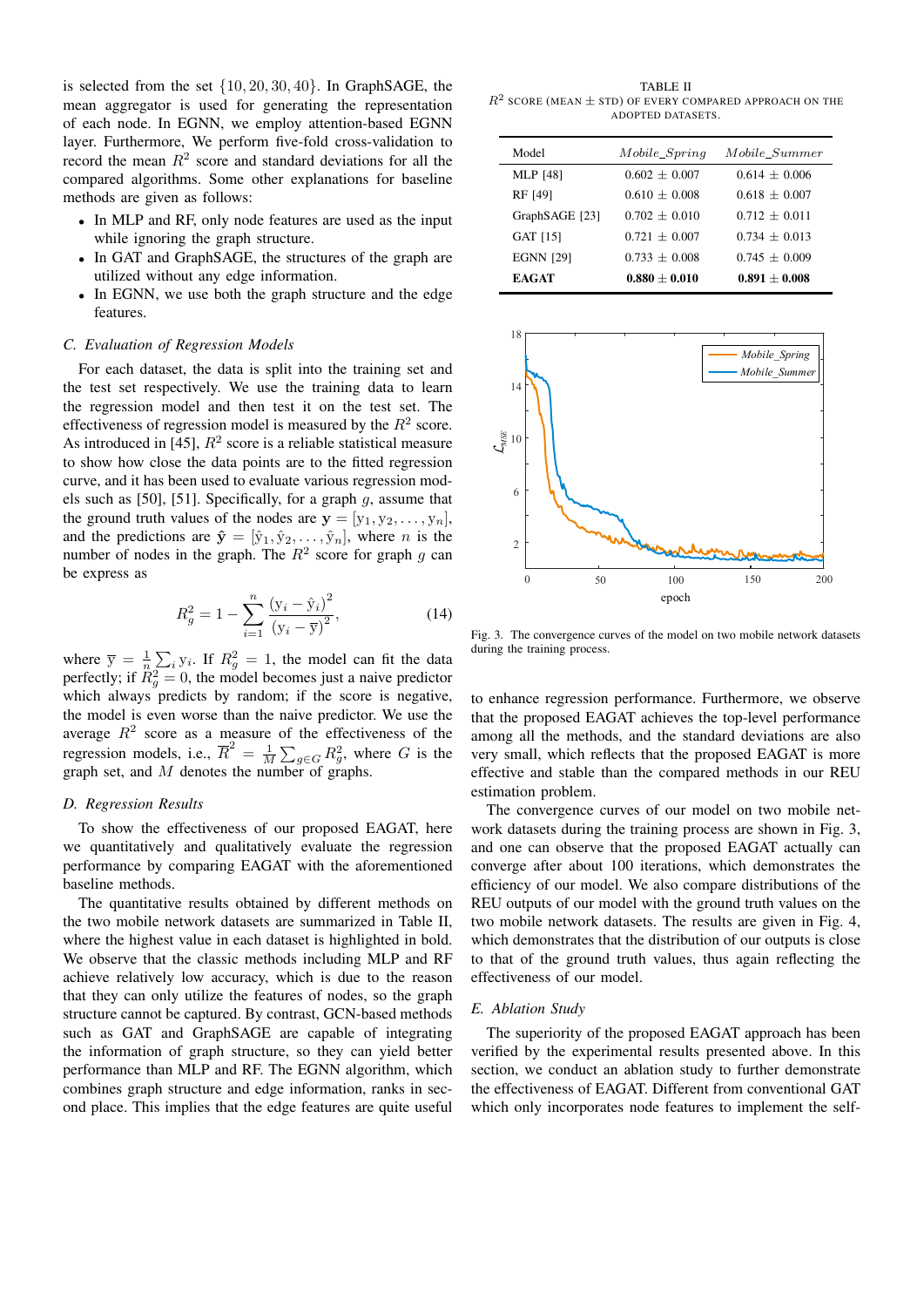

Fig. 4. Distributions of the ground truth values and the outputs. (a) Left: the distribution of the ground truth values on the Mobile\_Spring dataset; Right: the distribution of the outputs on the Mobile\_Spring dataset. (b) Left: the distribution of the ground truth values on the Mobile\_Summer dataset; Right: the distribution of the outputs on the Mobile\_Summer dataset.

attention mechanism, our methodology is to attend over both node features and edge features to obtain the attention coefficients. Therefore, we compare the results achieved by the GAT model with the EAGAT model on the Mobile\_Summer dataset to reveal the contribution of the edge features. Note that our EAGAT degenerates to GAT if the edge features are not considered. From Table II, we can observe that there is a noticeable gap between GAT and the proposed EAGAT methods regarding  $R^2$  score when conducting regression tasks. Fig. 5 shows the variation of  $R^2$  score between EAGAT and GAT during the training process, from which we can observe the gap between these two methods intuitively. To be specific, the  $R^2$  score will decrease when the edge features are removed, and thus the effectiveness and indispensability of the use of edge features are verified.

## V. CONCLUSION

Estimating the Ratio of Edge-Users (REU) according to the properties of different cells and the load switching among them is an important issue in mobile networks, as it helps balance the load of different cells. In this paper, the recently proposed GAT is deployed to formulate REU estimation as a node regression problem. Based on the GAT backbone, we exhaustively exploit the inherited graph structure of mobile networks, where the node features (namely, the properties of different cells) and edge features (namely, the load switching actions) are fused in a principled way, in order to acquire improved predictions. To the best of our knowledge, it is the first time to automatically predict the REU by deploying the graph-based machine learning technique. The experimental



Fig. 5.  $R^2$  score of GAT model and the proposed EAGAT model. The purple curve indicates the  $R^2$  score of GAT. The green curve denotes the  $R^2$  score of the proposed method EAGAT.

results on two real-world mobile network datasets demonstrate the superiority of our EAGAT approach to several state-of-theart methods.

#### **ACKNOWLEDGMENT**

This research is supported by NSF of China (Nos: 61973162, 61806125, 61802247, and 61977046), the Fundamental Research Funds for the Central Universities (No: 30920032202), and the "Young Elite Scientists Sponsorship Program" by CAST (No: 2018ONRC001).

#### **REFERENCES**

- [1] J. Chuai, Z. Chen, G. Liu, X. Guo, X. Wang, X. Liu, C. Zhu, and F. Shen, "A collaborative learning based approach for parameter configuration of cellular networks," in Proceedings of the IEEE INFOCOM 2019-IEEE Conference on Computer Communications. IEEE, 2019, pp. 1396– 1404.
- [2] Z. Guohua, P. Legg, and G. Hui, "A network controlled handover mechanism and its optimization in Ite heterogeneous networks," in Proceedings of the IEEE Wireless Communications and Networking Conference. IEEE, 2013, pp. 1915-1919.
- [3] A. S. Priyadharshini and P. Bhuvaneswari, "A study on handover parameter optimization in lte-a networks," in Proceedings of the International Conference on Microelectronics, Computing and Communications. IEEE, 2016, pp. 1-5.
- [4] A. Ahmed, N. Shervashidze, S. Narayanamurthy, V. Josifovski, and A. J. Smola, "Distributed large-scale natural graph factorization," in Proceedings of the International Conference on World Wide Web, 2013, pp. 37-48.
- [5] S. Cao, W. Lu, and Q. Xu, "Grarep: Learning graph representations with global structural information," in Proceedings of the ACM International Conference on Information and Knowledge Management, 2015, pp. 891-900
- [6] B. Perozzi, R. Al-Rfou, and S. Skiena, "Deepwalk: Online learning of social representations," in Proceedings of the ACM SIGKDD International Conference on Knowledge Discovery and Data Mining, 2014, pp.  $701 - 710.$
- [7] D. Wang, P. Cui, and W. Zhu, "Structural deep network embedding," in Proceedings of the ACM SIGKDD International Conference on Knowledge Discovery and Data Mining, 2016, pp. 1225-1234.
- [8] R. S. Michalski, "A theory and methodology of inductive learning," in Machine Learning. Springer, 1983, pp. 83-134.
- $[9]$ T. N. Kipf and M. Welling, "Semi-supervised classification with graph convolutional networks," in Proceedings of the International Conference on Learning Representations, 2017.